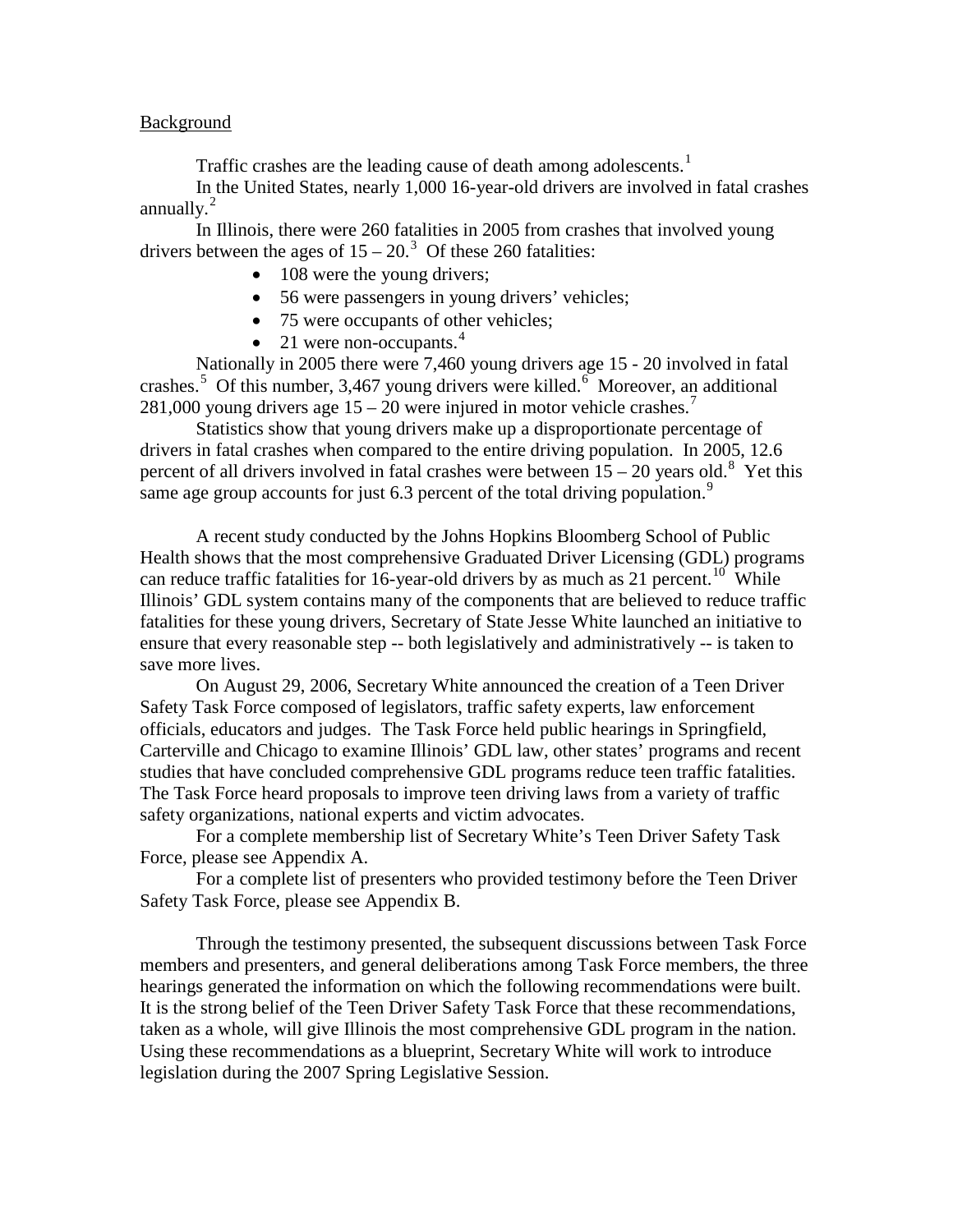# **Extend the permit phase from three months to nine months. Recommendation #1:**

Tripling the length of the permit phase will allow the novice teenage driver more time behind the wheel with an experienced parent, guardian or responsible adult before a driver's license may be issued. In addition, these teenage drivers will be given the opportunity, while still under the permit phase, to drive under various weather conditions common throughout Illinois. Under the current law, most teens are able to attain their driver's licenses without having to drive in inclement weather common to the fall and winter months in Illinois.

In testimony provided by the Illinois Department of Transportation's Traffic Safety Division, Illinois' permit phase was compared to those of the 50 states and the District of Columbia. Thirty-six of the 50 states currently require the teenager to hold a learner's permit for six months before moving on to the next phase of licensing.<sup>11</sup> Six additional states require a nine-[12](#page-8-11) month permit phase.<sup>12</sup>

#### **Recommendation #2:**

## **Shift the nighttime driving restriction from 11 p.m. to 10 p.m. on weekdays and from 12:00 a.m. to 11 p.m. on weekends. Also extend the nighttime driving restriction to include 17-year-old drivers.**

Studies show that states with GDL nighttime driving restrictions have reduced teen fatal crashes, in some cases by as much as  $10$  percent.<sup>[13](#page-8-12)</sup> The Johns Hopkins Bloomberg School of Public Health study indicates that nighttime driving restriction laws contribute to the effectiveness of a GDL program. A multitude of presenters expressed the importance of adjusting the nighttime driving restriction.

Moreover, the current nighttime driving restriction law does not include 17-yearolds. The Task Force recommended that because 17-year-olds fall under the GDL's initial licensing phase with their 16-year-old counterparts, and all of the restrictions encompassed therein, the nighttime driving restriction law should include 17-year-olds.

#### **Recommendation #3:**

## **Extend from six months to 12 months the provision that limits to one the number of passengers under the age of 20 allowed in a vehicle driven by a newly licensed, young driver.**

In the United States, nearly 1,000 16-year-old drivers are involved in fatal crashes each year.<sup>[14](#page-8-13)</sup> This statistic alone demonstrates the need to better ensure the safety of newly licensed drivers in Illinois. Presenters and Task Force members alike argued persuasively that two of the leading causes in traffic crashes involving 16-year-old drivers are general inexperience and distractions from multiple teenage passengers.

Beyond statistical support, the Task Force heard emotional testimony from several presenters who have suffered the loss of a loved one to a fatal crash. In more than one case, a fatality occurred while a 16-year-old driver had more than one teenage passenger in the vehicle.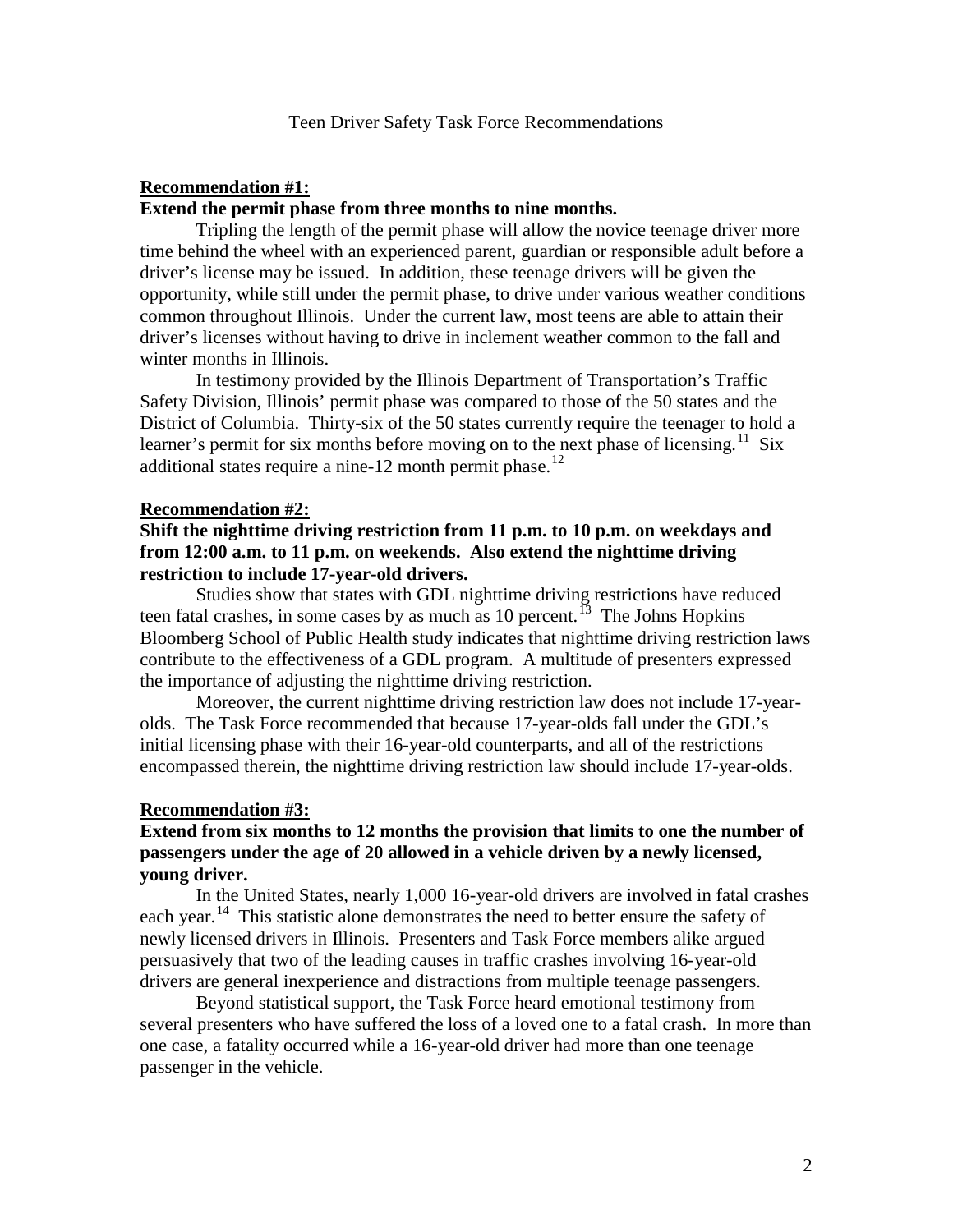Eliminating the distractions caused by multiple passengers during that first full year of independent driving will help reduce crashes and fatalities involving 16-year-old drivers. In addition, the teenager will obtain a year of driving experience under favorable conditions and, as a result, at age 17 will be better able to handle any distractions that may arise from having more than one fellow teen in the vehicle.

### **Recommendation #4:**

**Eliminate all exemptions, including the three-hour proficiency exam, that allow a student driver to pass driver education with less than six hours of actual, on-thestreet driving with a certified driver education instructor.**

The amount of time a teenager spends behind the wheel of a vehicle while in the presence of a certified driver education instructor is critical. The very foundation of a teenager's driving habits is formed during this critical period. Permitting any fewer than the full six hours of driving with a certified driver education instructor deprives a teenager of critical lessons and experience.

Currently, students in high school driver education classes can take a proficiency exam after completing three hours of practice driving. While only 2.12 percent of driver education students in Illinois use the three-hour proficiency exam, the Task Force felt strongly that all student drivers must spend a minimum of six hours of behind the wheel driving in the presence of a driver education instructor.<sup>[15](#page-8-14)</sup>

In addition, current Illinois Administrative Rules allow exemptions that reduce the number of hours spent on the street driving with a certified driver education instructor to less than six hours. In fact, if the student driver takes advantage of all possible exemptions, he or she may need to obtain just one hour (60 minutes) of actual, on-thestreet driving with a certified driver education instructor in the vehicle.

The Task Force recommends eliminating any and all exemptions that reduce the six hours a teenager must spend behind the wheel with a certified driver education instructor. Any additional time the teenager spends on in-class driving simulators and driving ranges can only supplement the student's behind the wheel experience, but these efforts should not be used as a substitute for behind-the-wheel experience on the street with a certified driver education instructor.

Secretary White is committed to assisting the Illinois State Board of Education and the driver education industry to ensure adequate funding is provided in order to execute this measure.

### **Recommendation #5:**

## **Create an offense for which a passenger age 15 and older but under the age of 20 can be ticketed if found to be violating the passenger restriction law.**

A teenager's actions are often motivated by consequences (or in some cases the absence of consequences). Without a consequence for passengers in violation of the passenger restriction law, teenagers are perhaps more apt to violate this statute. Ticketing the passengers in the vehicle -- this includes any passenger riding in the trunk of a vehicle as well -- will demonstrate that while they are not in control of the vehicle, they must respect the law and the consequences for violating the passenger limit statute.

The Task Force recommended that passengers under the age of 15 not receive traffic tickets. Passengers age 15 and older but under the age of 20 should be aware of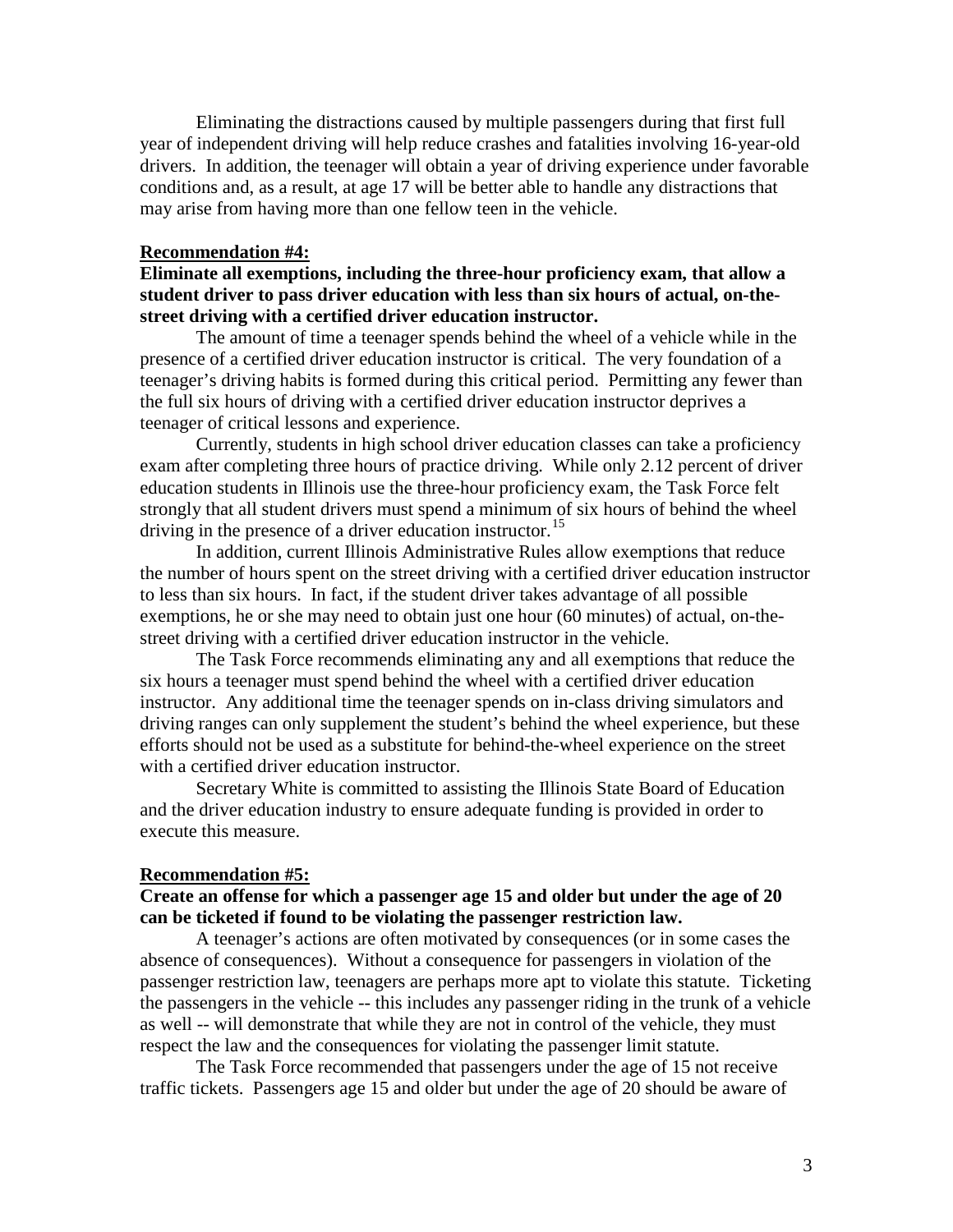the law, since the majority of those passengers would currently be enrolled in, or would have already completed, driver's education.

### **Recommendation #6:**

**Require nine months conviction-free driving record before a teen may move from the permit phase (age 15) to the initial licensing phase (16-17). Require six months conviction-free driving before a teen may move from the initial licensing phase to the full licensing phase (18-20).** 

A teenager must prove that he or she is ready and able to drive in a safe and responsible manner before graduating to the next licensing phase. Entering a new phase shouldn't be dependent on age alone. As a result, the Task Force recommends that teenagers remain conviction-free driving for nine consecutive months during the permit phase before graduating to the initial licensing phase. In addition, the Task Force recommends that teenagers display six consecutive months of conviction-free driving immediately before they graduate to the full licensing phase.

Because the restrictions of preceding licensing phases are more severe, these stricter conditions should remain in effect until the driver's conduct merits graduating to the next licensing phase.

A judge on the Task Force, not speaking on behalf of the judiciary, but only voicing his personal beliefs, thought that the Secretary should explore legislation that would allow the Secretary to treat any supervision dispositions in excess of the statutory limit of two in a 12-month period as convictions. This suggestion requires substantial indepth analysis to determine if there is a significant problem in persons receiving more than two court supervision dispositions in a 12-month period. This suggestion may go beyond the scope of GDL holders and therefore will be studied by the Secretary and, if necessary, submitted to the legislature as a separate legislative proposal.

#### **Recommendation #7:**

## **Suspend the driver's license of a driver under age 21 for any traffic conviction that occurs after the driver had served a suspension for receiving two traffic convictions for moving violations within a 24-month period.**

Under current GDL law a driver under age 21 will receive a minimum 30-day driver's license suspension when he or she receives two traffic convictions for moving violations within a 24-month period. After the driver serves the suspension, he or she is allowed to obtain two more convictions within a second 24-month period before the driver's license is suspended for a second time.

The Task Force recommends that GDL holders that are suspended for two moving violation convictions within 24 months not be allowed to accumulate two more traffic citations before receiving a second suspension of their driving privileges. The Task Force further recommends that an additional suspension of driving privileges occur after each traffic conviction if the GDL holder has already been subject to an initial suspension as a result of two moving violation convictions within 24 months. The Secretary of State may impose these additional suspensions for moving violation convictions that occur after the initial suspension for two moving violations within a 24-month period, until the driver turns 21. At that time, the driver would have full driving privileges and any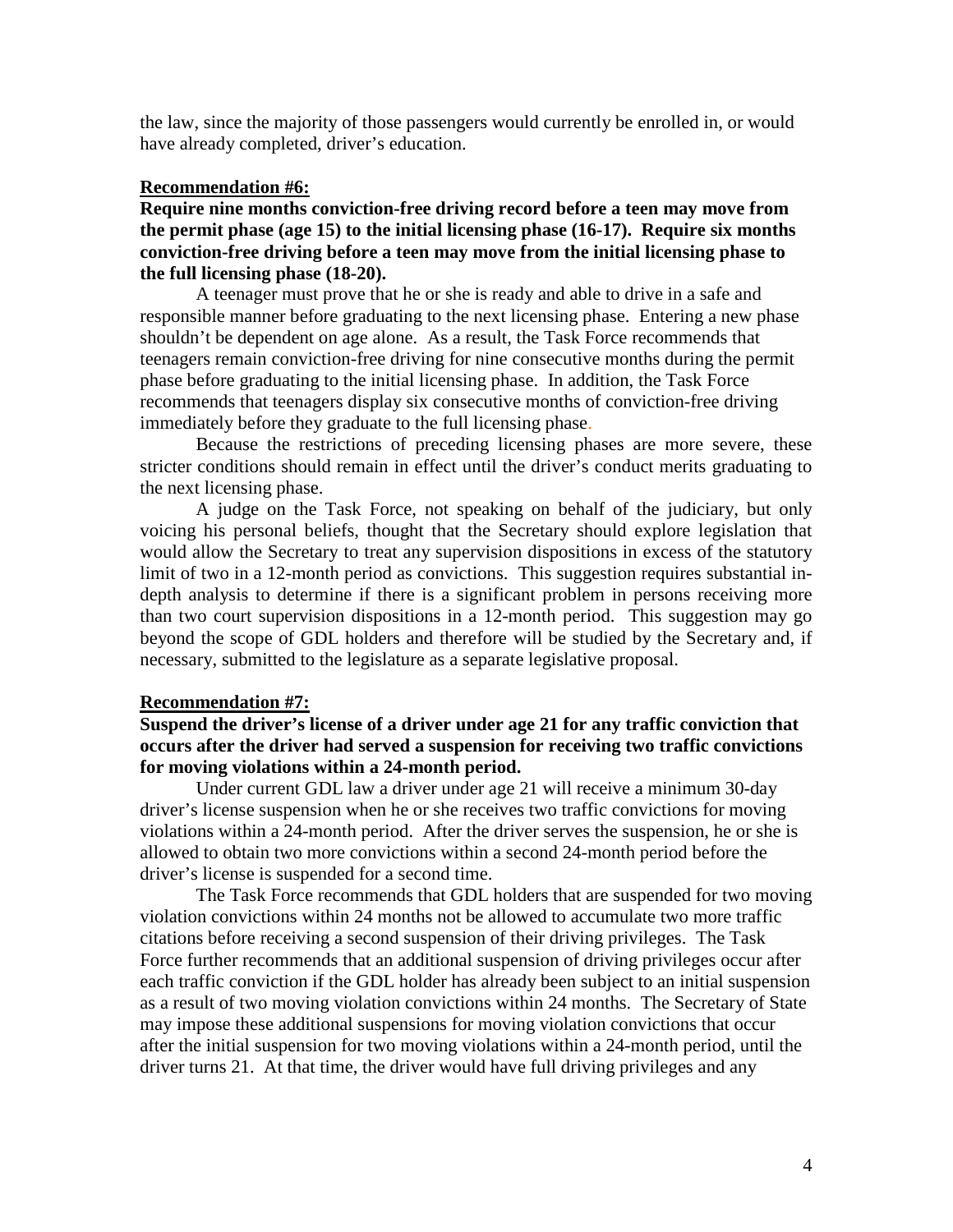suspension for additional moving violations would be imposed under 625 ILCS 5/6-  $206(a)(2)$ , which requires three moving violations within a 12-month period.

### **Recommendation #8:**

**Require teenagers under age 18 that receive a citation for a traffic violation and request court supervision to appear in person before the presiding judge with a parent or guardian. Require the attendance of traffic school as a requisite for the granting of court supervision. Prohibit the granting of court supervision through a mail-in process.** 

Court supervision is an adjudication that can be granted, by request, for traffic violations. Some Illinois counties require an individual to appear in person in order to be granted court supervision, while other counties allow for a mail-in method, thus allowing the defendant the convenience of avoiding an appearance before the court.

During the permit phase (age 15) and initial licensing phase (age 16-17), teens must demonstrate they are safe and responsible drivers. The Task Force recommends that court supervisions for minors not be granted unless the defendant appears in person before the judge and that a parent or guardian accompanies the minor defendant. This ensures that the parent or guardian is fully aware of the traffic violation by the minor defendant and understands the requirements and ramifications of granting court supervision to the minor defendant.

Lastly, the sentence of traffic school as a condition of court supervision ensures that the minor defendant receives more education on traffic safety and works to serve as a reminder to all teen drivers that traffic violations will not be treated lightly.

#### **Recommendation #9:**

## **Establish penalties, up to and including vehicle impoundment, for drivers who are involved in street racing.**

Street racing has become a deadly phenomenon that encourages drivers to race other drivers on city and town streets, county and state highways and interstate highways. This particular activity has become popular among some younger drivers. In fact, the Task Force heard testimony from a family whose child was killed as a result of this reckless activity.

The Task Force recommends the establishment of specific sanctions and penalties for street racing, including impoundment of the driver's vehicle, regardless of the age of the driver. California and Texas have enacted legislation targeting street racers through sanctions of impoundment. Harsh, no-nonsense penalties are needed to combat and punish deadly, thrill-seeking behavior such as street racing.

### **Procedural and Administrative Changes: Recommendation #10:**

In addition to the foregoing statutory and Administrative Rule changes recommended by the Task Force, the following procedural and administrative changes are also recommended:

1. Create a voluntary parent-teen contract that sets forth a list of established rules between the parent(s) and teenager to which the teenager must adhere. In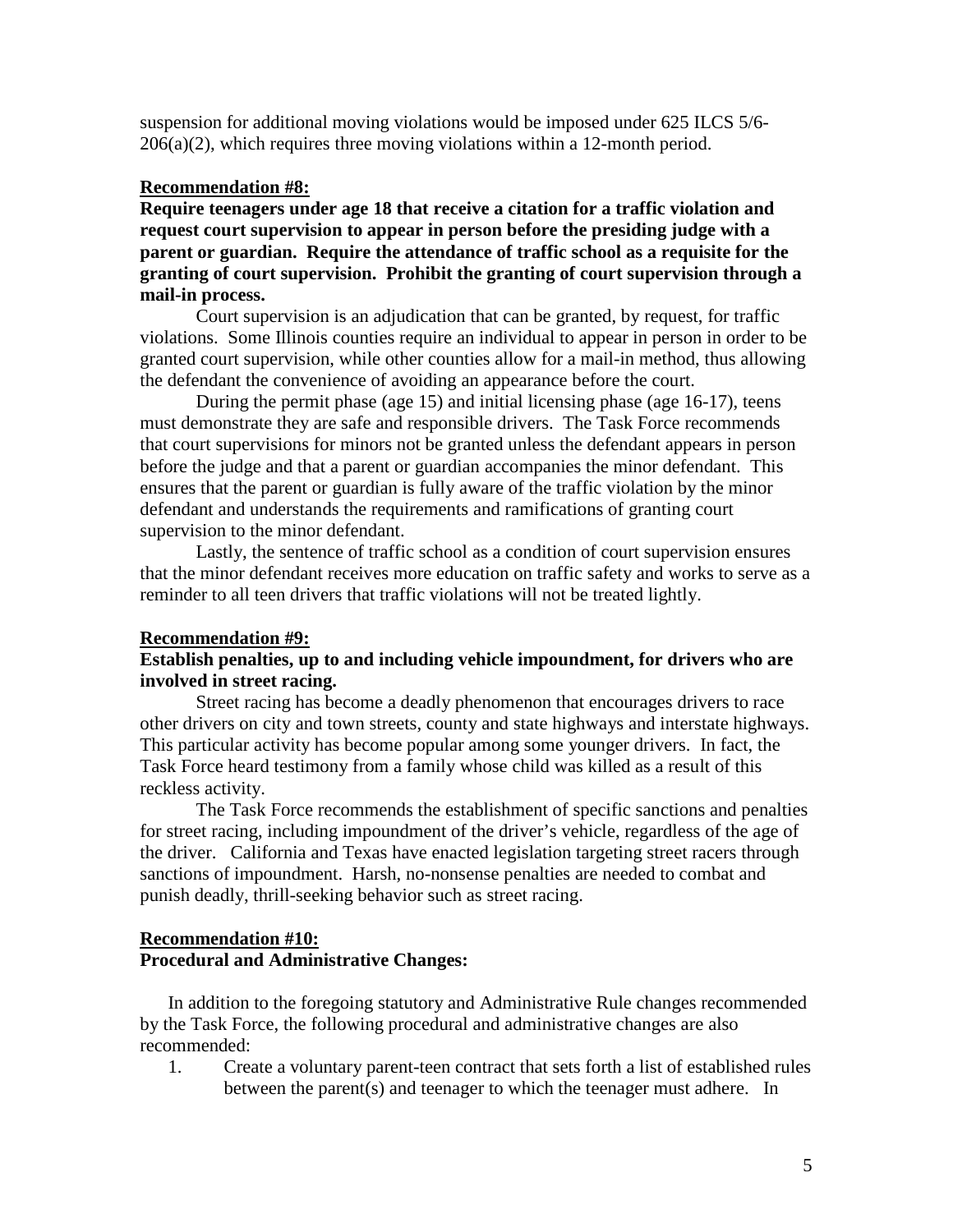addition to helping promote safe and responsible driving for the teenager, the voluntary contract can also help get parents involved with their teen's driving.

- 2. Produce and distribute a parent/teen guide to new teen drivers and their parents or guardians. The guide will serve as a resource outlining not only Illinois driving laws and the GDL program, but also safe and responsible driving tips from driver education instructors and other traffic safety experts.
- 3. Urge the Illinois State Board of Education to restore administrative positions and funding for those positions within the agency that deal with driver education.
- 4. Establish a committee headed by the Illinois State Board of Education to review and update the statewide standards for Illinois' Driver Education.
- 5. Urge the Illinois State Board of Education to incorporate into their administrative rules a mandatory parent-child meeting on driver education with a certified driver education instructor before the child may begin participating in a driver education class. The certified driver education instructor will give an overview of driver education and what is expected of the teenager and the teenager's parent(s) or guardian(s). The school board or school district shall not be allowed to seek a waiver opting out of this required meeting.
- 6. Encourage insurance companies to develop a reward program to encourage teenagers to drive safely and responsibly. Rather than provide a safe driver discount on the front end of a policy, it is suggested that insurance companies consider providing a rebate to those teen drivers who maintain a convictionfree driving record for one year.
- 7. Initiate an educational campaign within the Secretary of State's Court Liaison Unit to reinforce among law enforcement and the judicial system the importance of prosecuting GDL offenses.
- 8. Establish a points-assigned violation for teenagers convicted of violating the passenger restriction law, which will make this offense a moving violation. This recommendation is currently being implemented.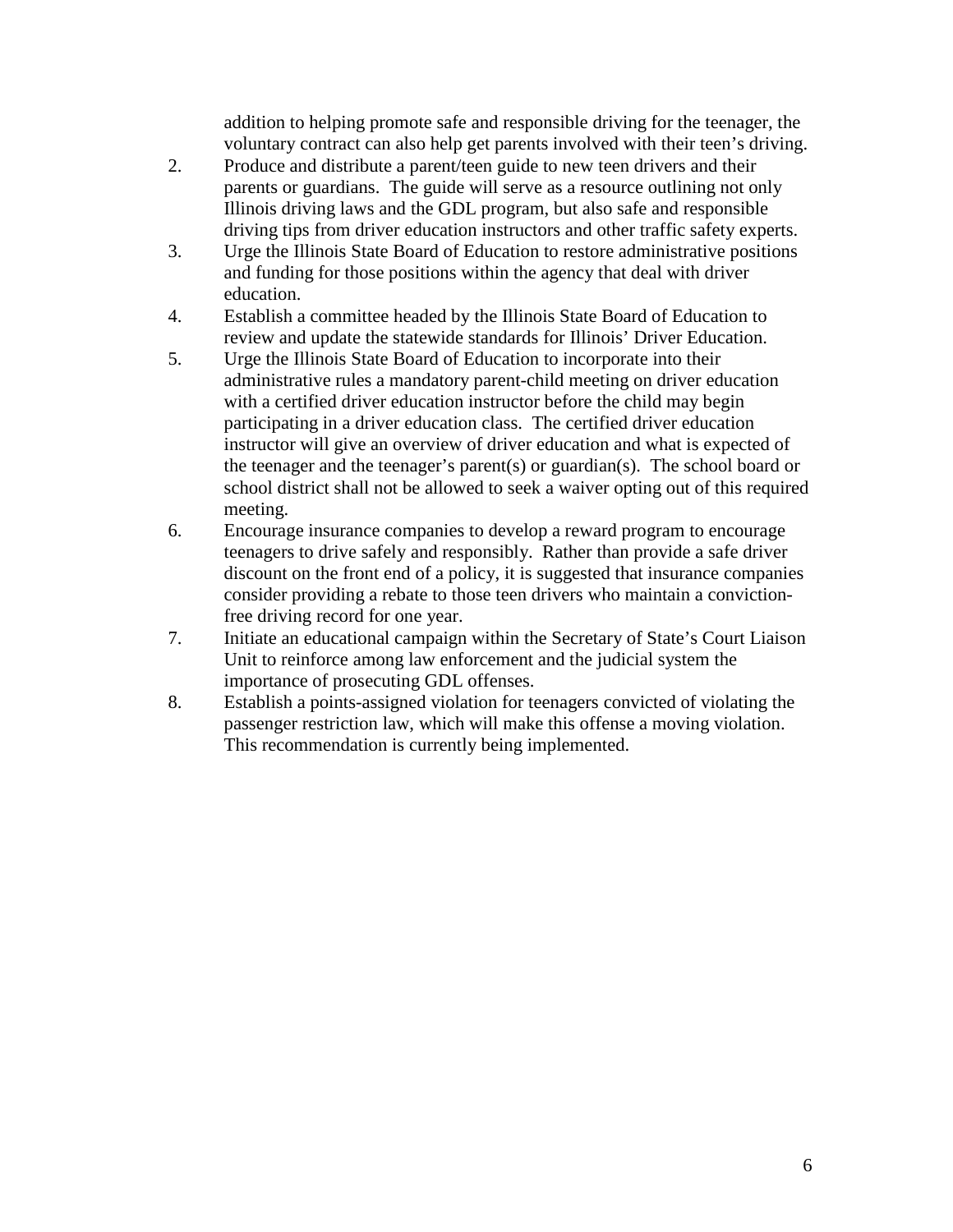## Appendix A

## **Teen Driver Safety Task Force Membership**

Senator John Cullerton, Co-Chair Elected Officials State Representative Jay Hoffman, Co-Chair Senator Cheryl Axley Senator Mattie Hunter Senator Tony Munoz State Representative John D'Amico State Representative Ron Wait Judge Jeffrey R. Ford, Champaign County Judge Perry Thompson, DuPage County

### Federal & State Agencies

Don McNamara, National Highway Traffic Safety Administration Steve Blackistone, National Transportation Safety Board Tim Imler, Illinois State Board of Education Rebecca Watts, Illinois State Board of Education Lt. Col. Craig Allen, Illinois State Police Michael Stout, Illinois Department of Transportation Traffic Safety Division Brad Demuzio, Illinois Secretary of State Police

Other Members

William "Bill" Briggs, Illinois Federation of Teachers Paula Davis, Superintendent of Pekin Schools Mark Gruca, Illinois High School & College Drivers Education Association Michael D. Karlin, Victim Advocate Edward Maloney, Attorney at Law Becky Markwell, Illinois Traffic Safety Leaders Susan McKinney, Mothers Against Drunk Driving Laimutis "Limey" Nargelenas, Illinois Association of Chiefs of Police Dave Perozzi, Alliance Against Intoxicated Motorists Greg Sullivan, Illinois Sheriffs Association John Ulczycki, National Safety Council C. E. Welch, Illinois Education Association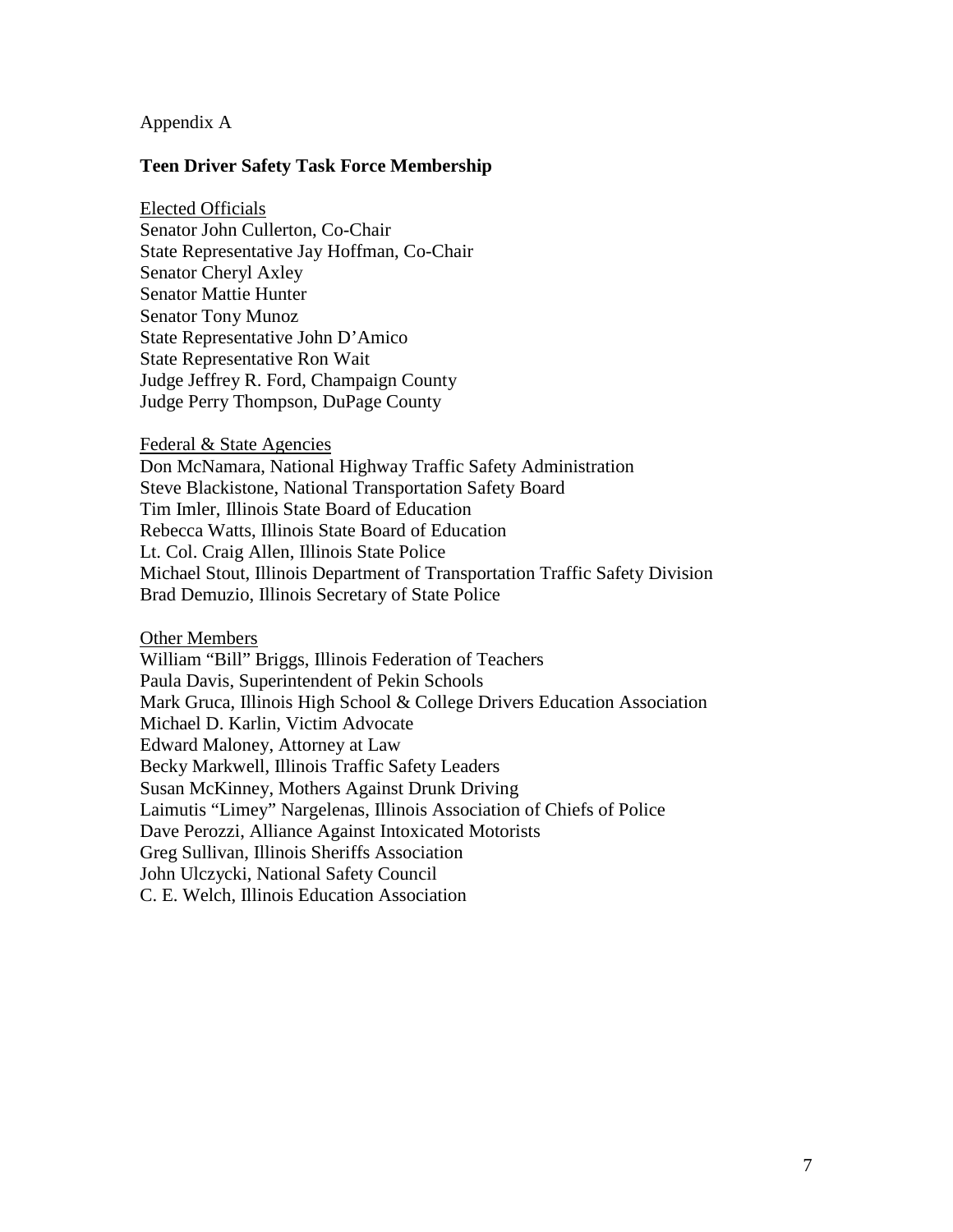## Appendix B

## **List of Presenters Providing Testimony Before the Teen Driver Safety Task Force**

Mike Steiner, Illinois Secretary of State's Office Tim Imler, Illinois State Board of Education Don McNamara, National Highway Traffic Safety Administration Paula Davis, Superintendent of Pekin High School Lt. Col. Craig Allen, Illinois State Police Lori Reimers, State Farm Insurance Beth Mosher, AAA-Chicago John Ulczycki, National Safety Council Laimutis "Limey" Nargelenas, Illinois Association of Chiefs of Police Michael Stout, Illinois Department of Transportation, Division of Traffic Safety Mark Gruca, Illinois High School and College Driver Education Association Robert Sumwalt, Vice Chairman, National Transpiration Safety Board Michael Karlin, Victim Advocate Barbara Quinn, Illinois Parent Teachers Association Brent Johnston, Driver Education Instructor Dave Perozzi, Alliance Against Intoxicated Motorists Mr. and Mrs. Robert Brandt, Victim Advocates Ed Maloney, Attorney at Law Beverly Leck, Victim Advocate Gene Richardson, Streamwood Police Department Raymond Kracik, Illinois High School and College Driver Education Association Justin McNaull, AAA-Chicago Insurance Richard Pike, Allstate Insurance Company Tony Stewart, Chicago Indoor Racing Mark Horowitz, Moorshire Group Scott Schrecengost, Raydon Corporation Joseph Rauer, Hinsdale Police Department Martha Parsons, Student at Hinsdale Central High School State Representative Paul Froelich Captain Tim Becker, Illinois State Police State Representative John D'Amico Randy and Cathy Waddell, Victim Advocates Randy Milligan, State Farm Insurance Rod Prentice, State Farm Insurance Mike Little, State Farm Insurance Ann Perilli, Victim Advocate Mary Bromann, Driver Education Instructor